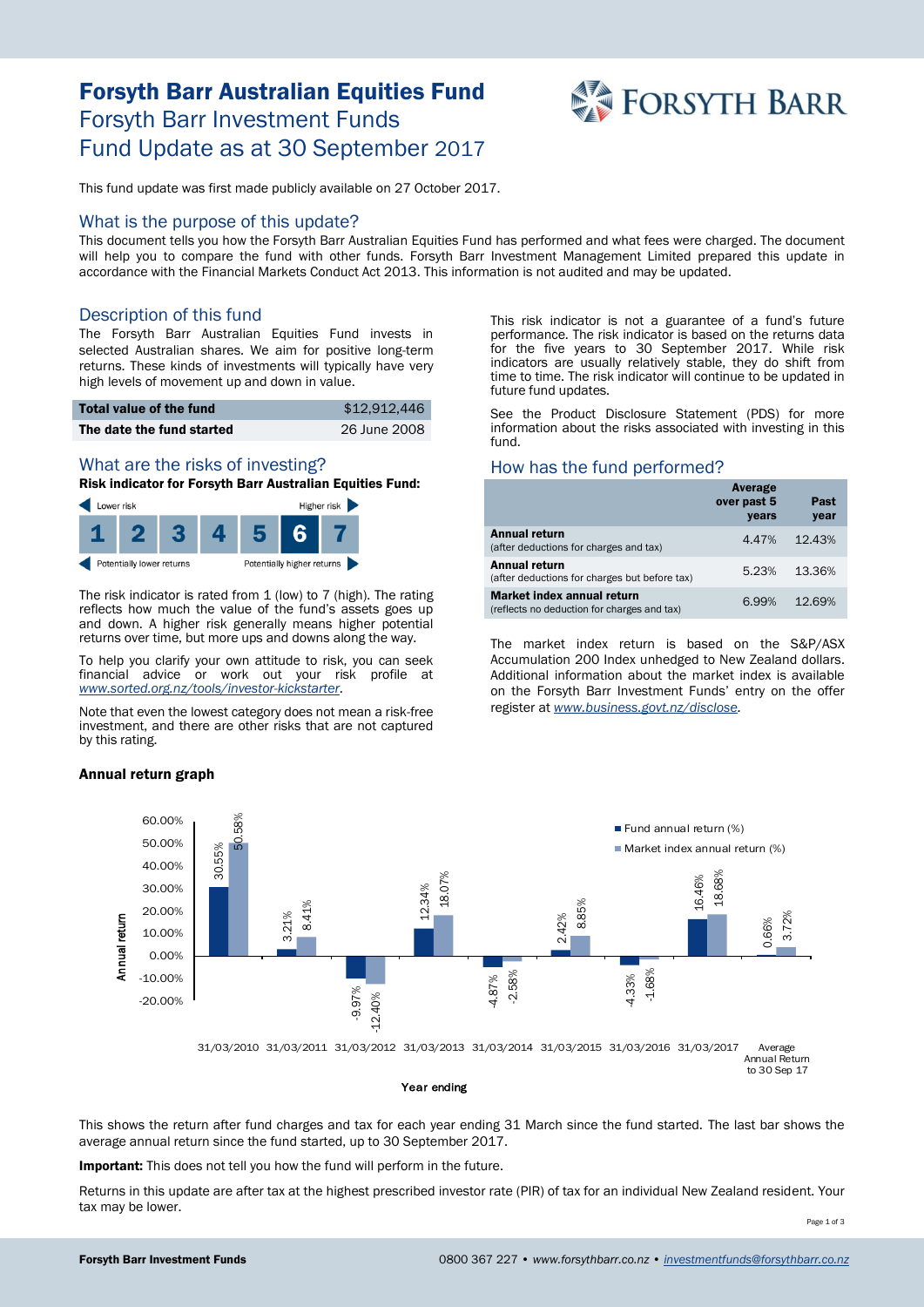# What fees are investors charged?

Investors in the Forsyth Barr Australian Equities Fund are charged fund charges. In the year to 31 March 2017 these were:

|                                                          | % of net asset<br>value <sup>1</sup> |
|----------------------------------------------------------|--------------------------------------|
| <b>Total fund charges</b>                                | 1.32%                                |
| Which are made up of:                                    |                                      |
| Total management and administration<br>charges including | 1.32%                                |
| Manager's basic fee                                      | 1.27%                                |
| Other management and<br>administration charges           | 0.05%                                |
| Total performance-based fees                             | 0.00%                                |
|                                                          | Dollar amount per<br>investor        |
| Other charges                                            | \$0.0                                |

Investors may also be charged individual action fees for specific actions or decisions (for example entry fees). See the PDS for more information about those fees.

Small differences in fees and charges can have a big impact on your investment over the long term.

#### Example of how this applies to an investor

Jane had \$10,000 in the fund at the start of the year of the year, Jane received a return after fund charges 13.36% of her initial \$10,000). This gives Jane a total return after tax of \$1,243 for the year.

## What does the fund invest in?

This shows the types of assets that the fund invests in.

#### Actual investment mix



## Target investment mix

| Cash and cash equivalents    | 5.00%  |
|------------------------------|--------|
| New Zealand fixed interest   | 0.00%  |
| International fixed interest | 0.00%  |
| Australasian equities        | 85.00% |
| International equities       | 0.00%  |
| Listed property              | 10.00% |
| Unlisted property            | 0.00%  |
| Commodities                  | 0.00%  |
| Other                        | 0.00%  |
|                              |        |

#### Top 10 investments

|                | <b>Name</b>                                        | Percentage of<br>fund net assets | <b>Type</b>               | <b>Country</b> | <b>Credit rating</b><br>(if applicable) |
|----------------|----------------------------------------------------|----------------------------------|---------------------------|----------------|-----------------------------------------|
| $\mathbf{1}$   | Commonwealth Bank of Australia Limited             | 8.30%                            | Australasian equities     | Australia      |                                         |
| $\overline{2}$ | <b>Westpac Banking Corporation</b>                 | 8.06%                            | Australasian equities     | Australia      |                                         |
| 3              | <b>BHP Billiton Limited</b>                        | 6.85%                            | Australasian equities     | Australia      |                                         |
| 4              | National Australia Bank Limited                    | 4.90%                            | Australasian equities     | Australia      |                                         |
| 5              | Australia and New Zealand Banking Group<br>Limited | 4.49%                            | Australasian equities     | Australia      |                                         |
| 6              | Rio Tinto Limited                                  | 3.76%                            | Australasian equities     | Australia      |                                         |
| $\overline{7}$ | <b>ANZ Cash Deposit</b>                            | 3.67%                            | Cash and cash equivalents | New Zealand    | $AA-$                                   |
| 8              | Woolworths Limited                                 | 3.23%                            | Australasian equities     | Australia      |                                         |
| 9              | Aristocrat Leisure Limited                         | 3.18%                            | Australasian equities     | Australia      |                                         |
| 10             | Origin Energy Limited                              | 3.12%                            | Australasian equities     | Australia      |                                         |

The top 10 investments make up 49.56% of the fund.

We actively manage the fund's foreign currency exposures. As at 30 September 2017, these exposures were unhedged.